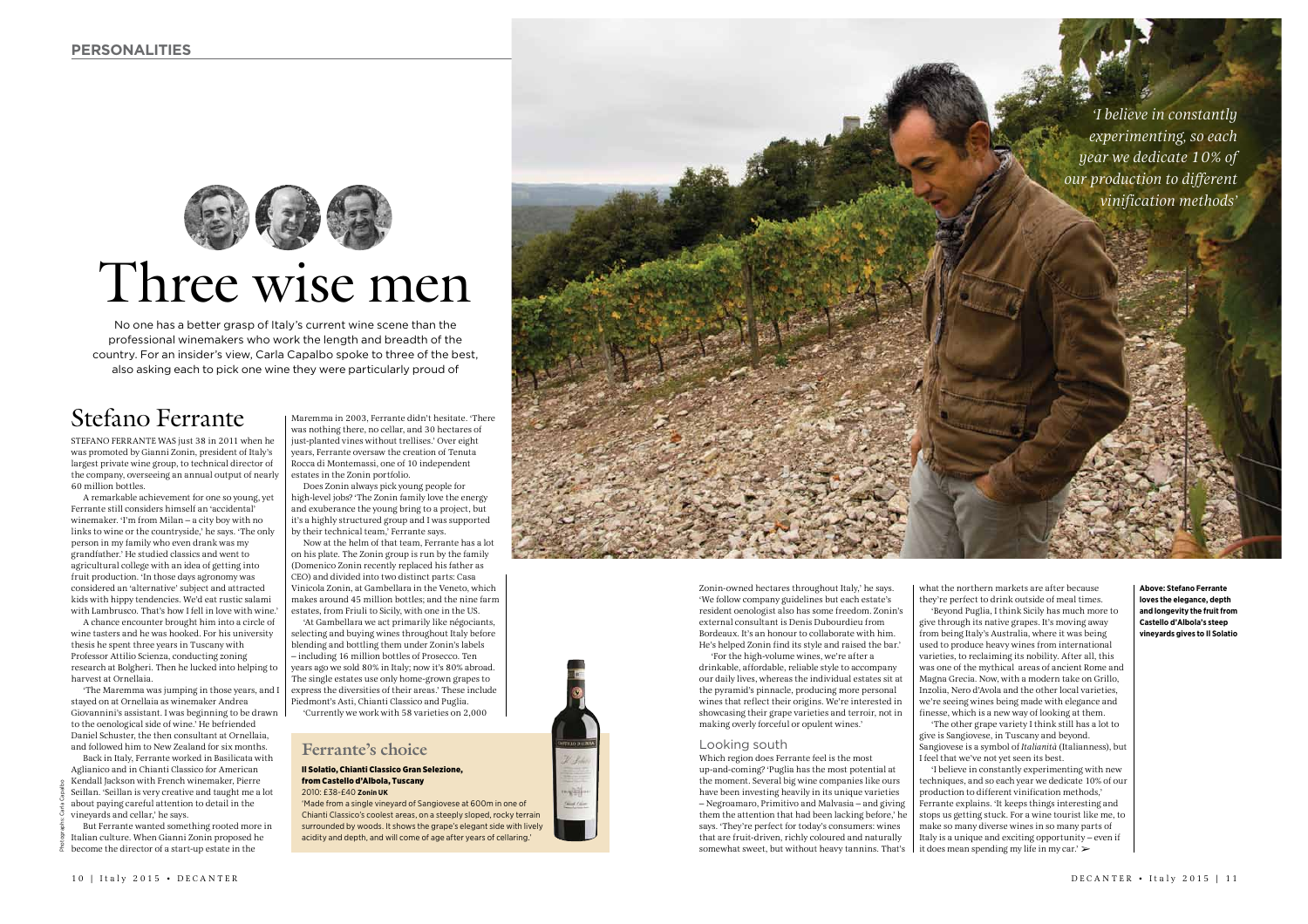## **PERSONALITIES**

what is essential is invisible to the eye (Antoine de Saint-Exupéry)

**CIRCLESTUDIO** 





# **VILLA GEMMA**

After 30 years, Villa Gemma gets a new look. Time flows, aesthetics evolves. While following the change, we remain steadfast on the values that gave birth to our winery. Villa Gemma, contemporaneity blends with traditions.

MASCIARELLI.IT

# Emiliano Falsini

SINCE 2000 EMILIANO Falsini has belonged to one of Italy's most influential oenology groups, Gruppo Matura, which was founded in 1997 by fellow Tuscans, Attilio Pagli and Alberto Antonini. 'In Matura, we all work independently with our own clients but share information and sales opportunities. We're committed to making wine from lesser-known grape varieties whenever possible to help maintain Italy's extraordinary wealth of viticultural biodiversity,' he says. Falsini studied oenology in Florence and did a stint in California before setting up on his own. 'I worked for La Famiglia di Robert Mondavi at Oakville, where they grow several Italian varieties including Sangiovese, Barbera and Nebbiolo,' he says. Now 41, he's made his name among Italian wine

*appassionati* (wine lovers) for championing what the Italians call *vignaioli* (vignerons in French): independent producers whose wines reflect the personalities of their grapes and terroirs. Whether from the slopes of Mount Etna in Sicily,

the hills of Montefalco in Umbria, or Barolo in Piedmont, Falsini's wines express the depth and character of unique grapes made in unique places. 'I'm crazy about Italy: it's never boring,' he says enthusiastically. 'It's a mosaic of situations and has

still got so much to say and give, especially from its indigenous varieties which have been grown on landscapes that range from plateaus to volcanoes, seasides to high mountains.

## Relishing the challenge

'I work with over 20 different grape types and, if I had to explain the link between them, it would be that these native varieties are much trickier to grow than Cabernet, Merlot and Syrah,' Falsini says. 'Why do you think people gave up on them 20 years ago? 'You can't get away with planting Sangiovese in the bottom of a valley – it will never ripen. These grapes have a symbiotic relationship with their traditional growing areas. That may be due to selections made over time, but it means they remain place-specific.'

How does he see the international market for Italian wines? 'I think the world wants Italy, in every

# **Falsini's choice**

#### San Lorenzo, Passopisciaro, Etna Rosso, Sicily, produced by Girolamo Russo N/A UK **www.girolamorusso.it**

'This, for me, is the essence of a wine: it expresses the depth, balance and minerality of 90-year-old Nerello Mascalese vines growing at 700m, on the northern side of Mt Etna. I've worked with its a Rine ? producer, Giuseppe Russo, from the start. This was his first single-vineyard wine. Naturally grown, the grapes are picked very late, when they're perfectly mature. It has helped Passopisciaro become known nternationally as the foremost Etna production area.



*'Native varieties are appreciated by critics and specialised consumers, but we need to educate the wider market'*

way. It's a country with so much food, culture and beauty – and we haven't managed to ruin it all, yet,' he laughs. 'In the international market, our native varieties are appreciated by critics and specialised consumers, but we need to educate the wider market about them. The British, Americans and Chinese know mainly about Merlot, Cabernet and perhaps Malbec, so if you talk to them about Sangiovese it's already a stretch, not to mention other, less well-known varieties, like Sagrantino, Zibbibo, or Nocera.'

Falsini is fascinated by the different ways in which the same grape can be interpreted in an area. 'If one producer wants opulence and concentration in a wine that will need time to achieve its elegance, and his neighbour looks instead for something that will be ready to drink sooner, I'll help them both to make clean, drinkable wines. But I defy anyone to recognise my "handwriting" in either wine. I don't impose a style; I'm merely a tool to help them reach their goals.' ➢



via Cà Salgari 2 - Negrar Verona - ITALY tel. +39 045 601430 - fax +39 045 6014399 info@cantinanegrar.it

www.cantinanegrar.it